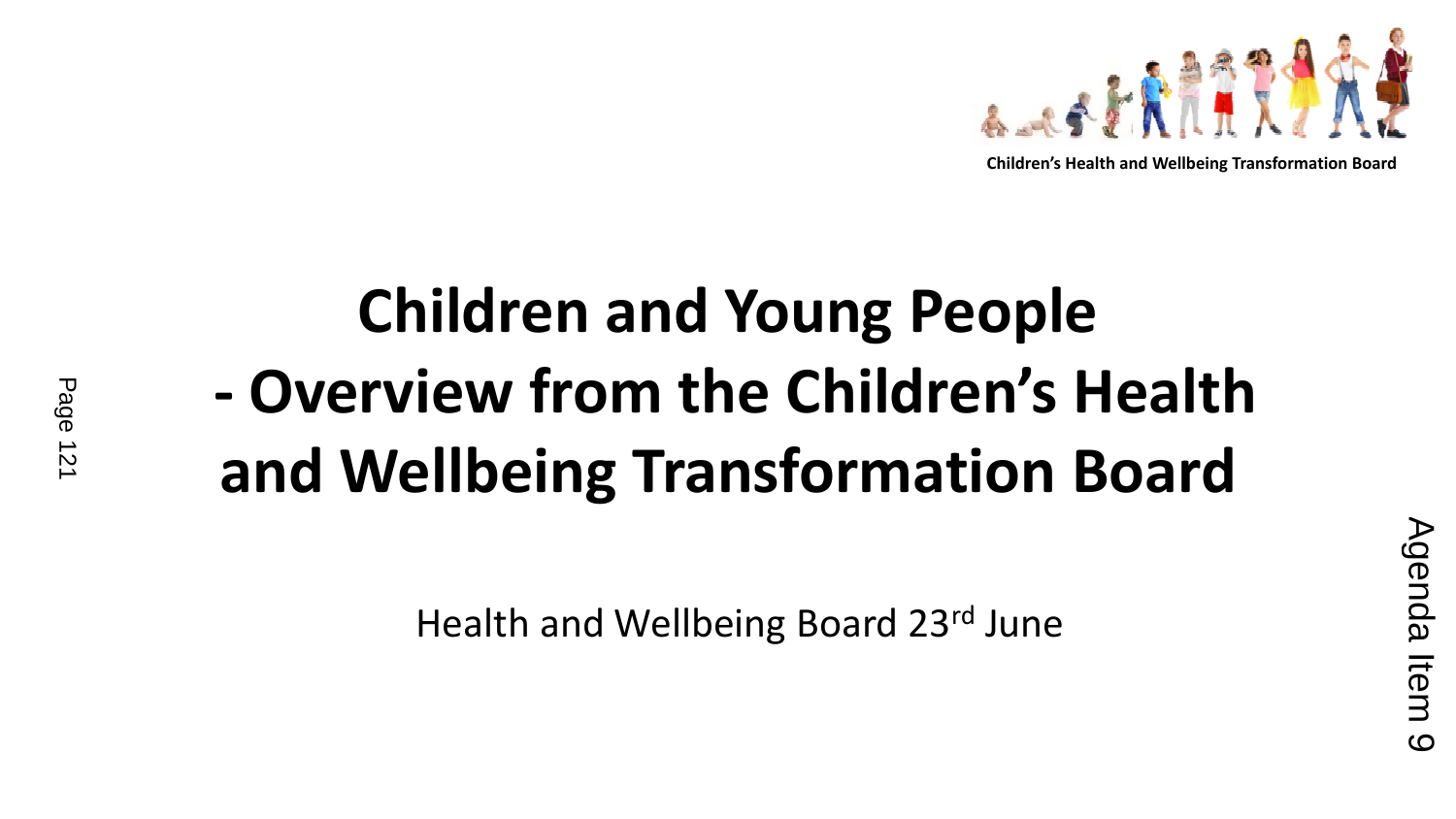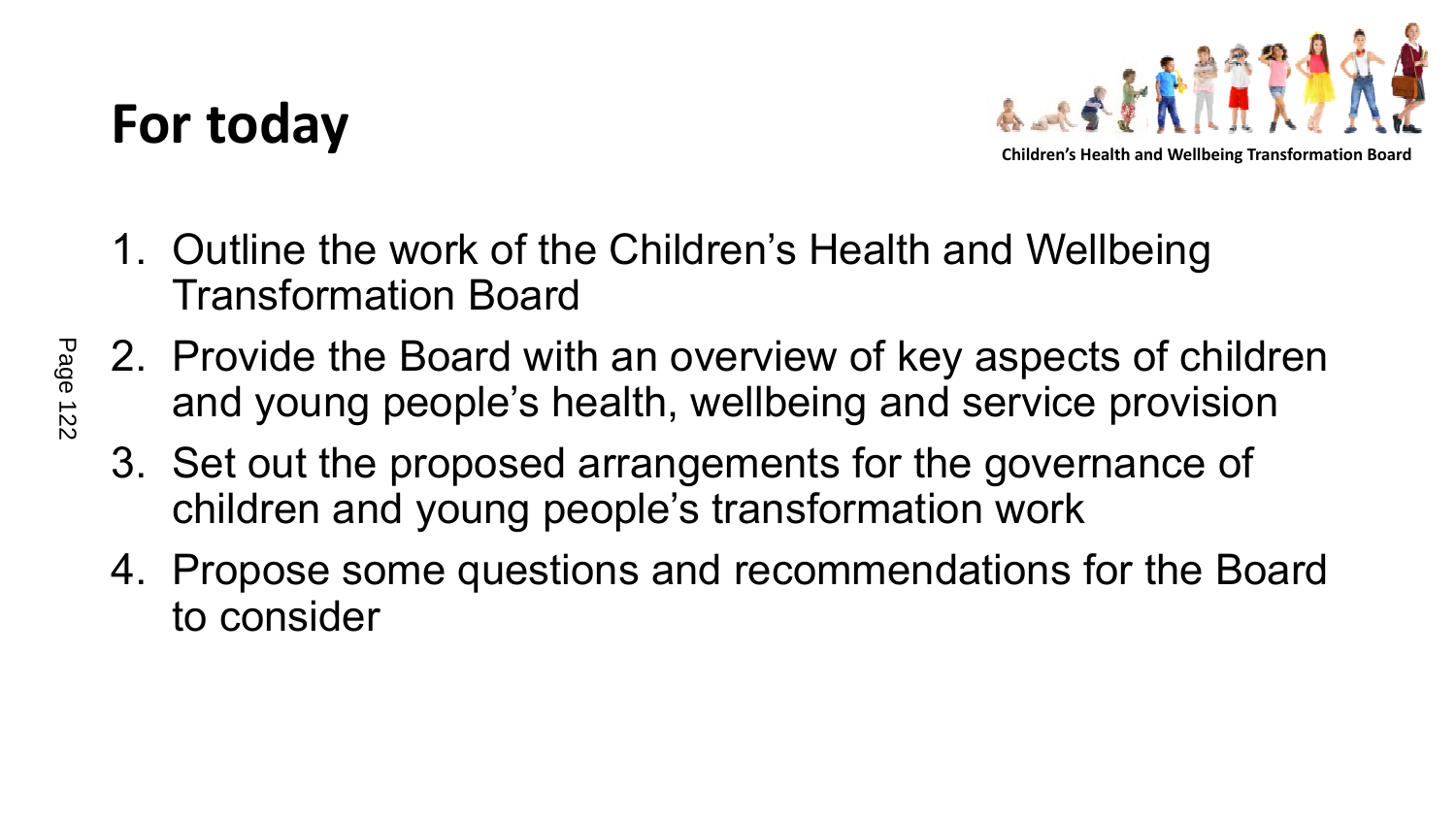

 $\left| \mathbf{0} \right|$ 

 $\#$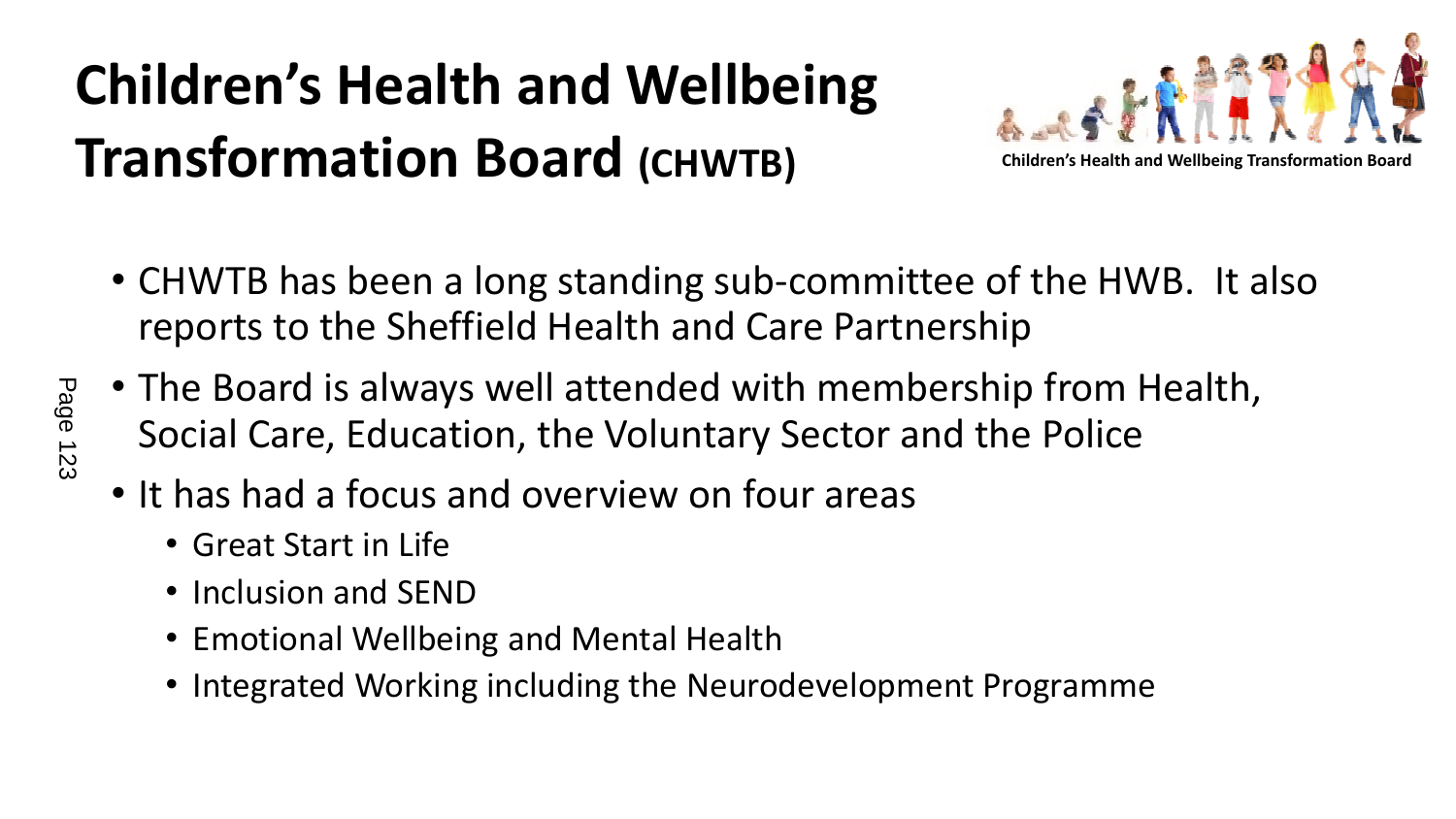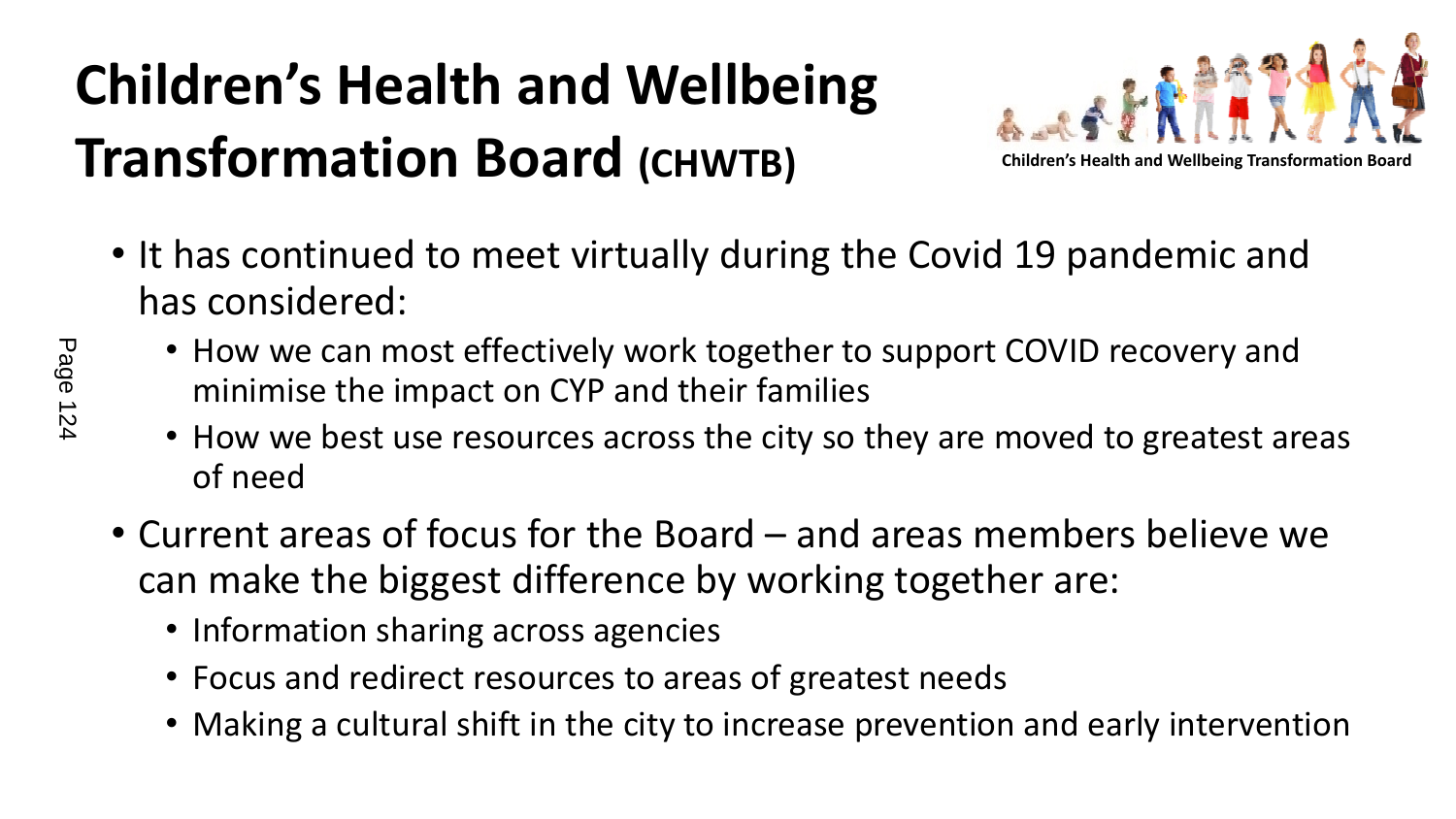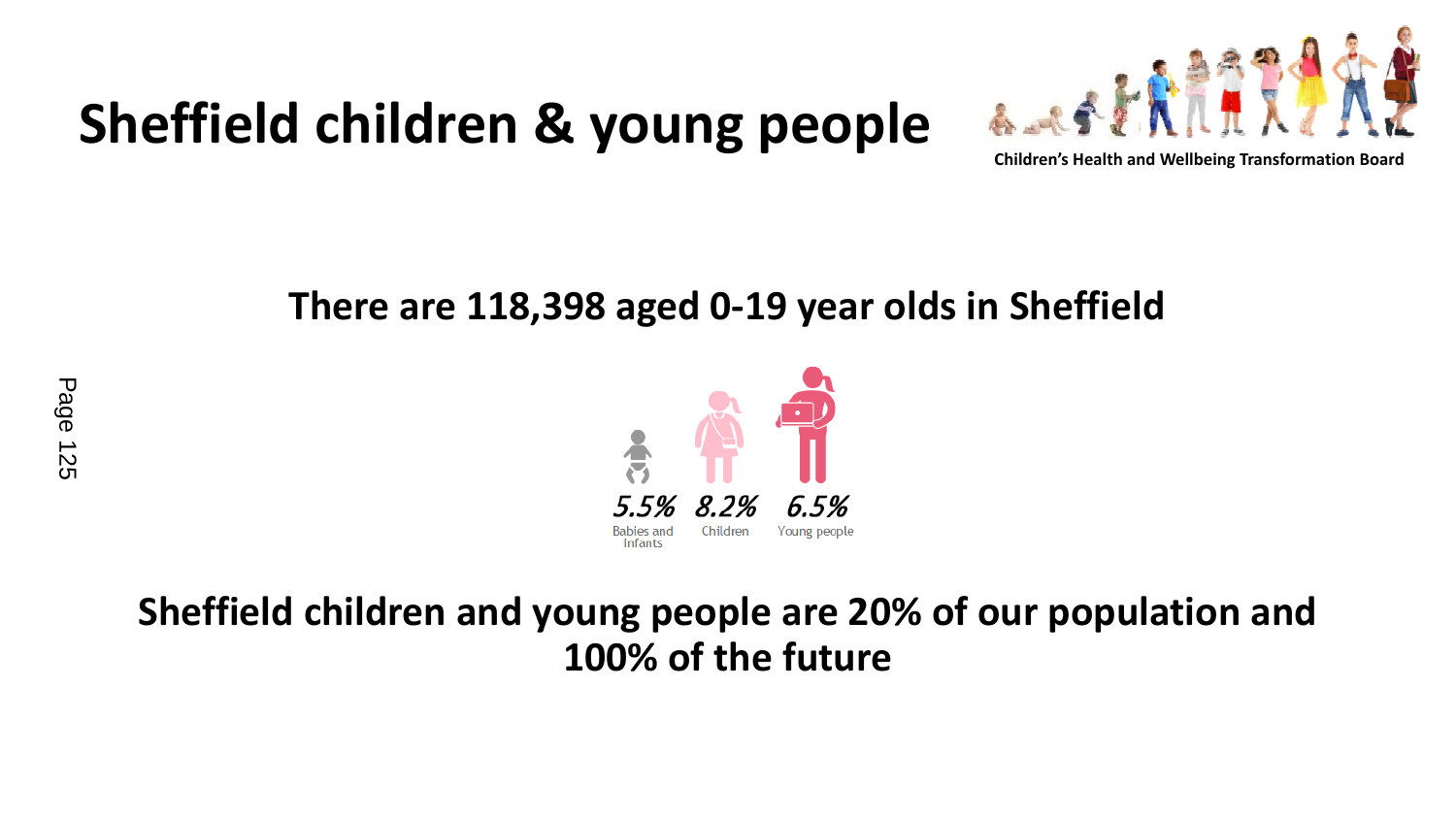$\boldsymbol{\varphi}$  $\mathbf{I}$ 

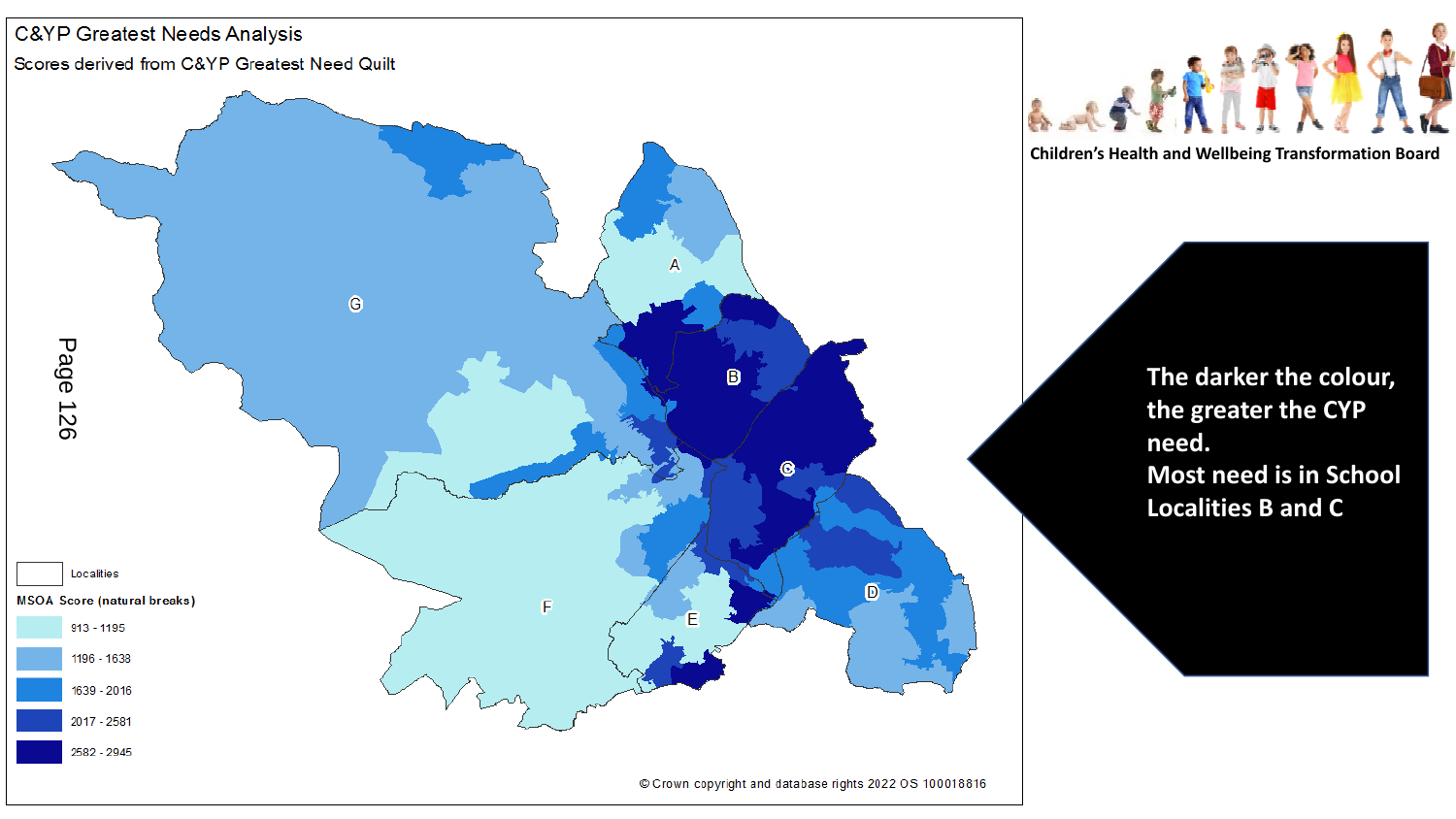## $\frac{1}{2}$  $\boldsymbol{\theta}$  $3$  $\overline{4}$  $\%$  %

| 156                          |         | $\frac{0}{6}$<br>$\pm$                              | $\frac{1}{2}$ %<br>$-56$<br>$\frac{1}{2}$<br>$\frac{0}{6}$ | $\frac{0}{0}$<br>$\frac{0}{6}$<br>% %                 | $*56$ $1\%$<br>% %                                           |
|------------------------------|---------|-----------------------------------------------------|------------------------------------------------------------|-------------------------------------------------------|--------------------------------------------------------------|
|                              |         | $\mathbf{I}$ .<br>$\#$<br>$5$ #                     | 67<br>$\mathbf{g}$<br>$\sim 1$                             | .8<br><b>ANY</b><br>#<br>$\mathbf{I}$<br>$\mathbf{H}$ | $'$ 6 "<br>$\blacksquare$<br>: 7                             |
|                              | $\#$    | $\mathbf{I}$                                        | $\mathbf{u}$<br># 1<br>$5$ #<br>$\#$<br>Ay                 | #                                                     | $5 \t . 74 \t .; . < 41$<br>$\%$ \$ %<br>$\#$<br>$=$ * % % > |
| $\mathbf{u}$<br>$\mathbf{H}$ | $+$ $+$ | $\mathbf{L}$<br>$\overline{4}$<br>$\mathbf{H}$<br># | $\mathbf{H}$<br>$\mathbf{I}$                               | $\mathbf{H}^{\pm}$                                    | - $\#$ $\#$ "<br>$\frac{9}{6}$ * +                           |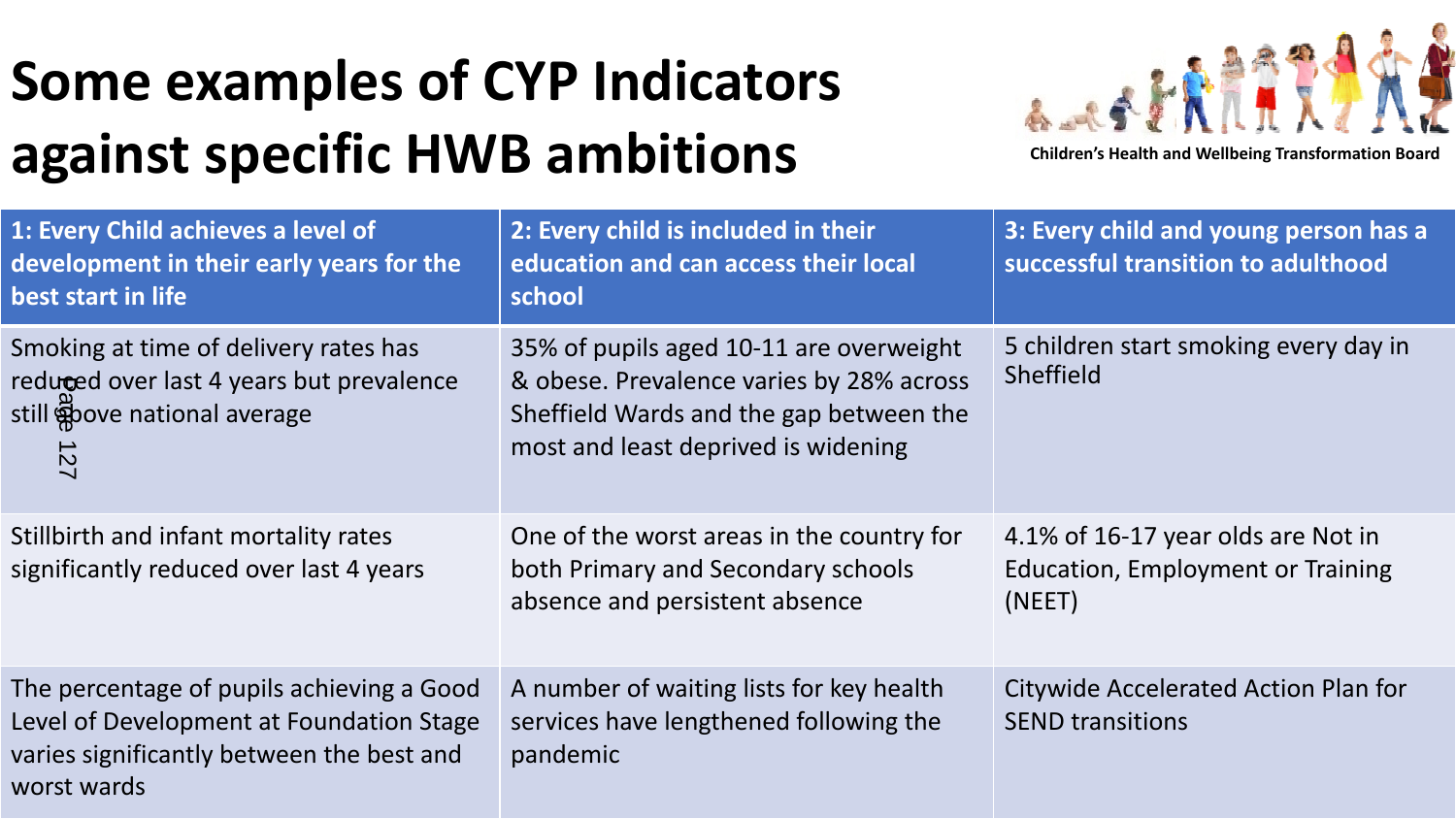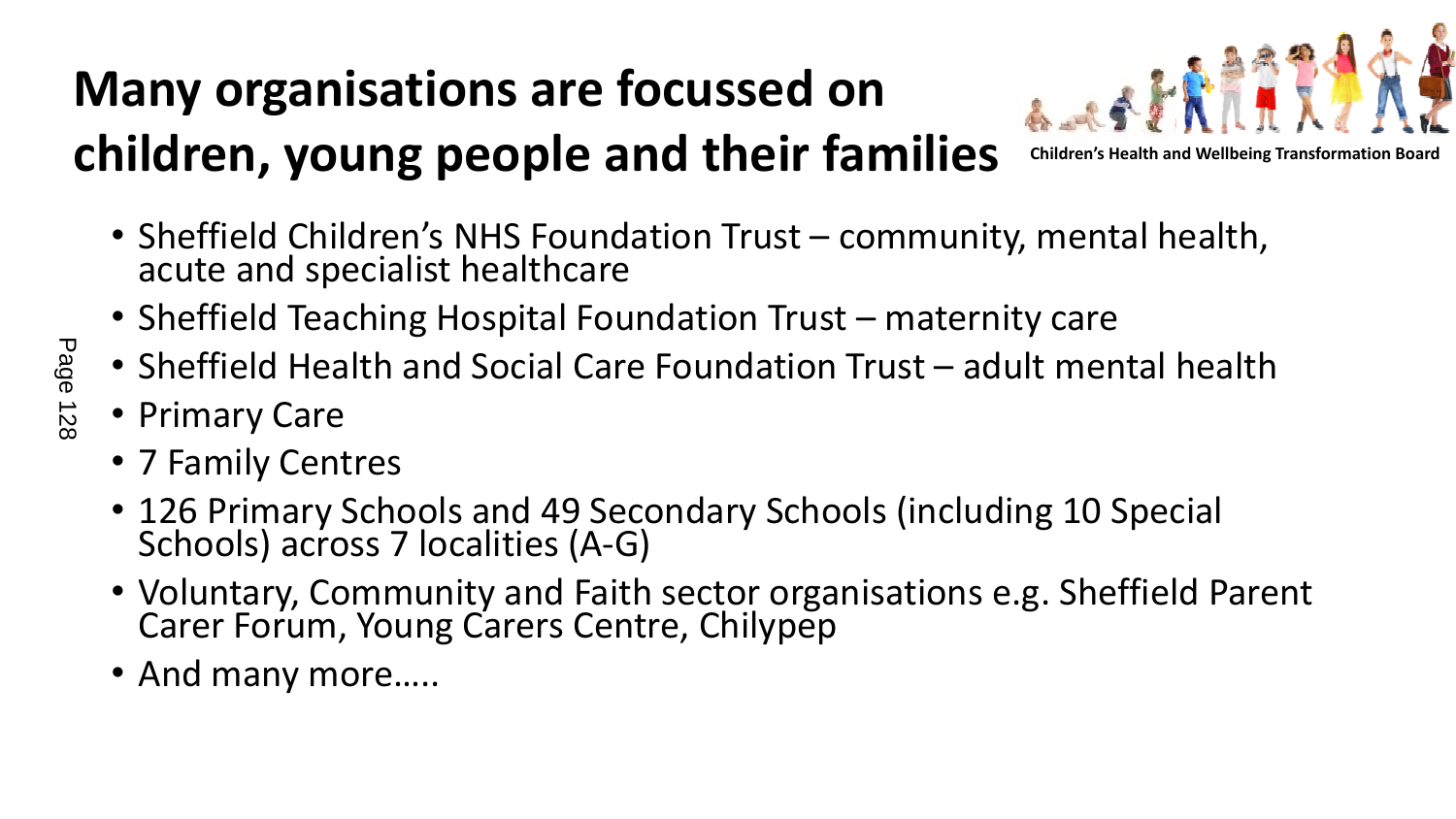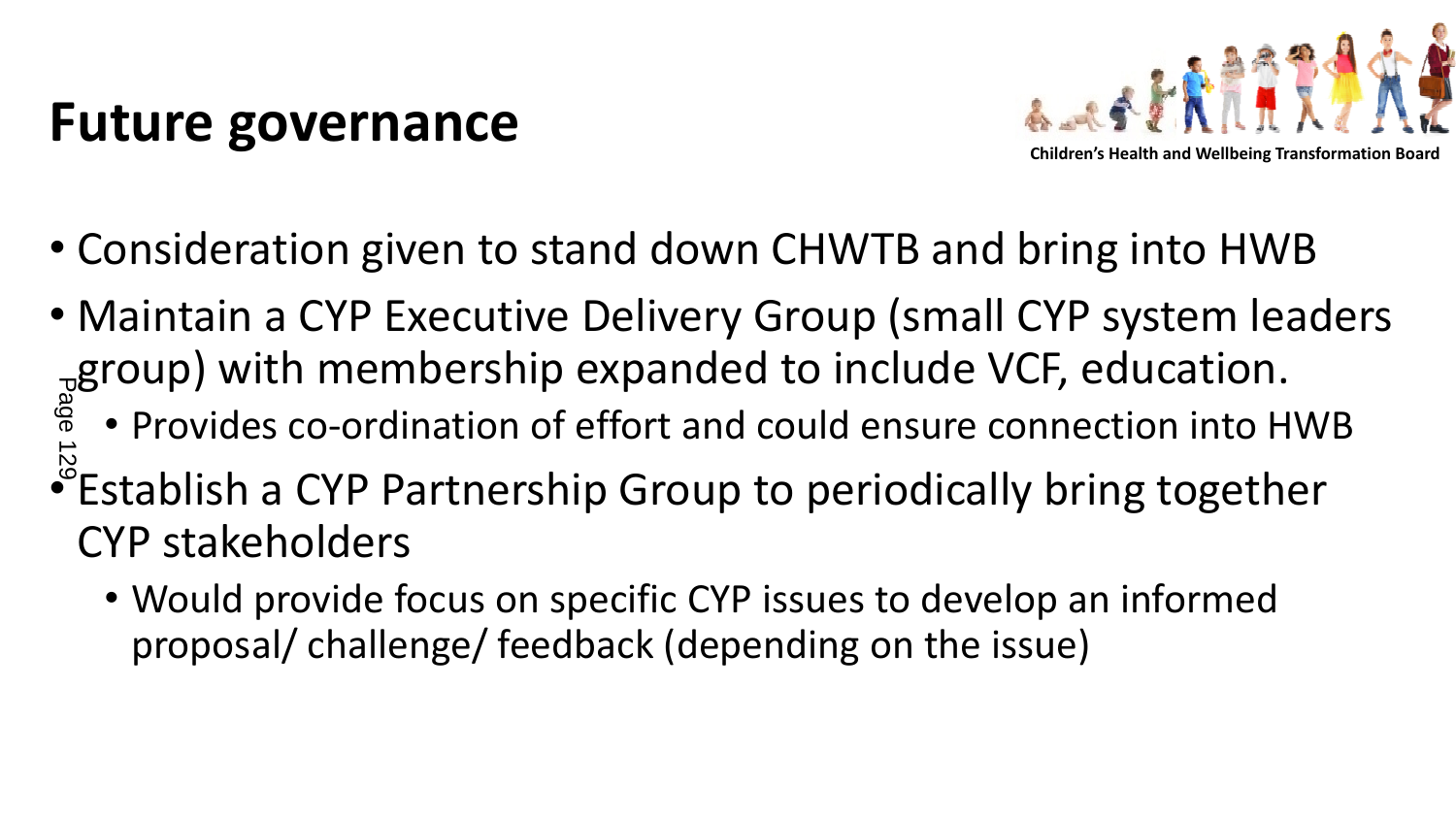

 $\boldsymbol{\mathsf{H}}$ 

 $#$ 

 $#$ 

 $\mathbf{I}$ 

 $\star$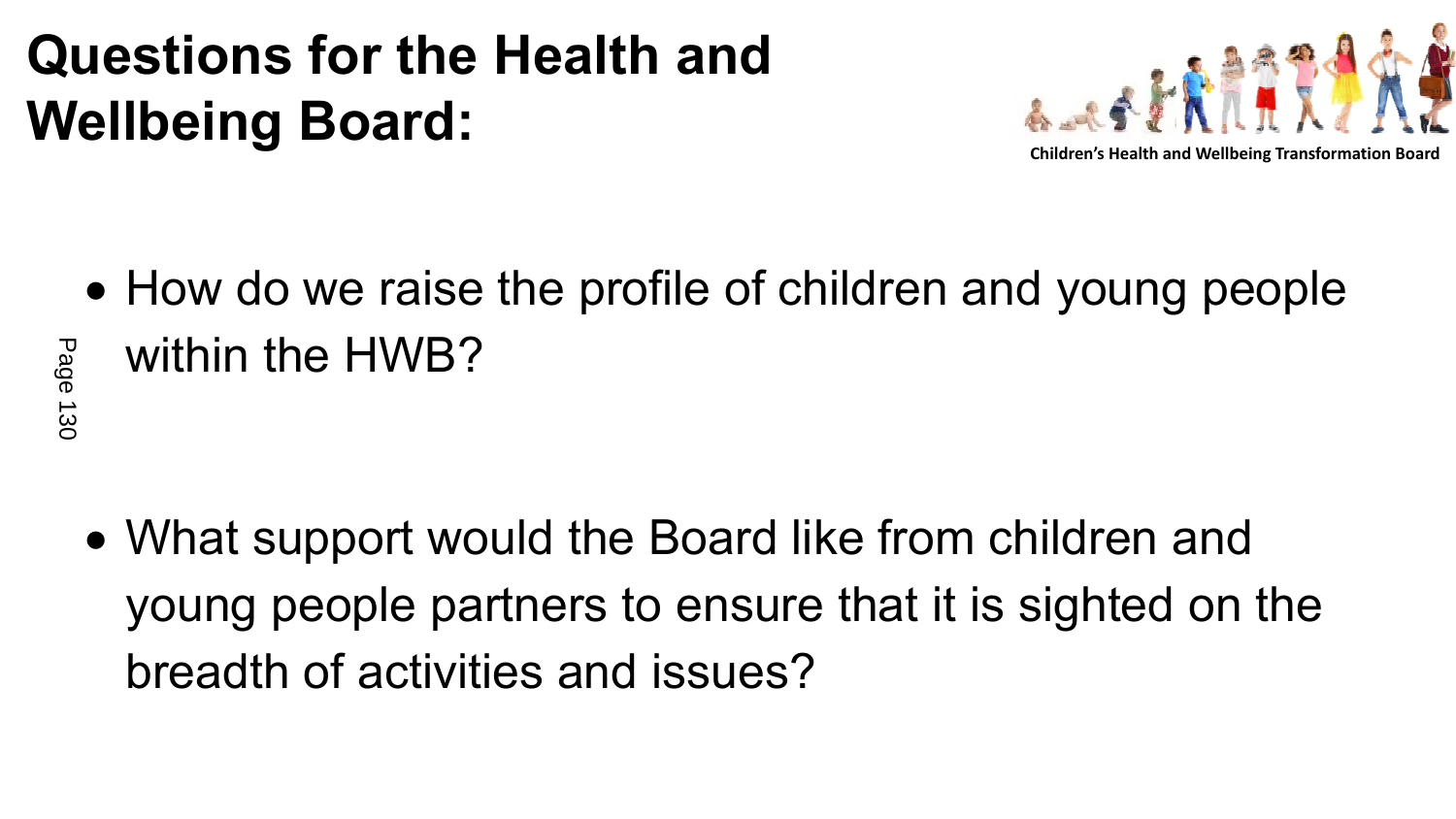